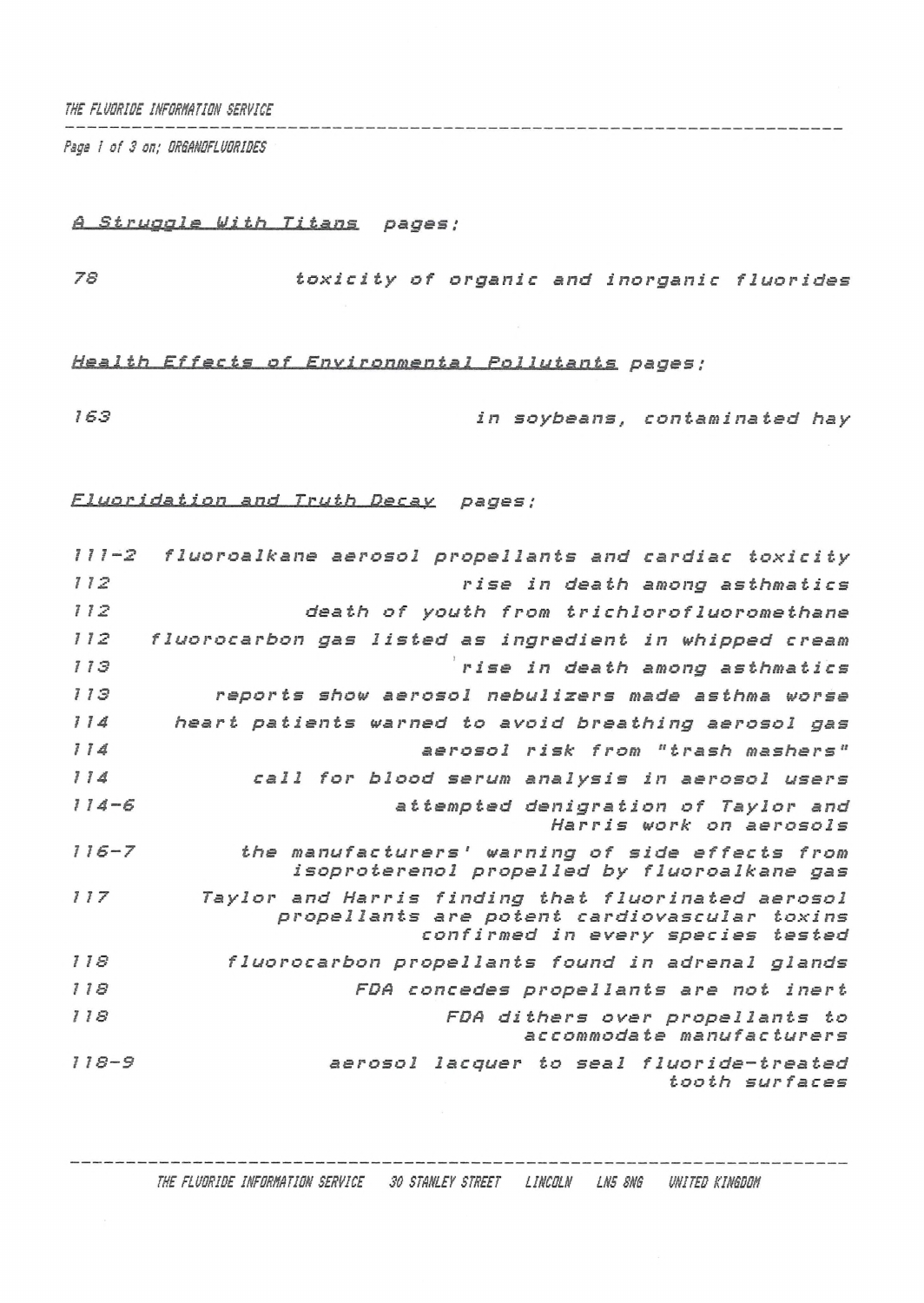### *THE FLUORISE INFORMATION SERVICE*

*Page 2 of 3 on; ORSANOFLUORIDES*

*Fluoridation and <sup>T</sup>ruth Decay continued;*

*119-120 deaths and liver and kidney toxicity of methoxyflurane anaesthetic (Penthrane) fluoride poisoning from tranquillizer compound <sup>1080</sup> may be killing endangered condors wild "goose-foot" chase for scientists in Africa soy-beans and alfalfa synthesise HF gas into fluoroacetate uncontrolled use of compound 1080 no antidote for fluoroacetate poisoning similarity between death from compound 1080 poisoning and aerosol fluorocarbons synthesis of organofluorides by tea, oatmeal and soybeans methyl mercury key to organof1uor ide danger inhibition of some enzymes 500 times greater with organic fluorides than with inorganic fluorides arrogant officials deny <sup>o</sup>rganof1uoride hazard exists aerosol and positive sputum pap tests —2 aerosol deodorants and lung damage CFC propellants and sudden heart failure routine use of aerosols may be factor in lung cancer*

*The Fluoride Question pages;*

*112 synthesis of organof1uorides by plants exposed to airborne fluoride health effects of organofluorides <sup>120</sup> synthesis of organofluorides by lettuce*